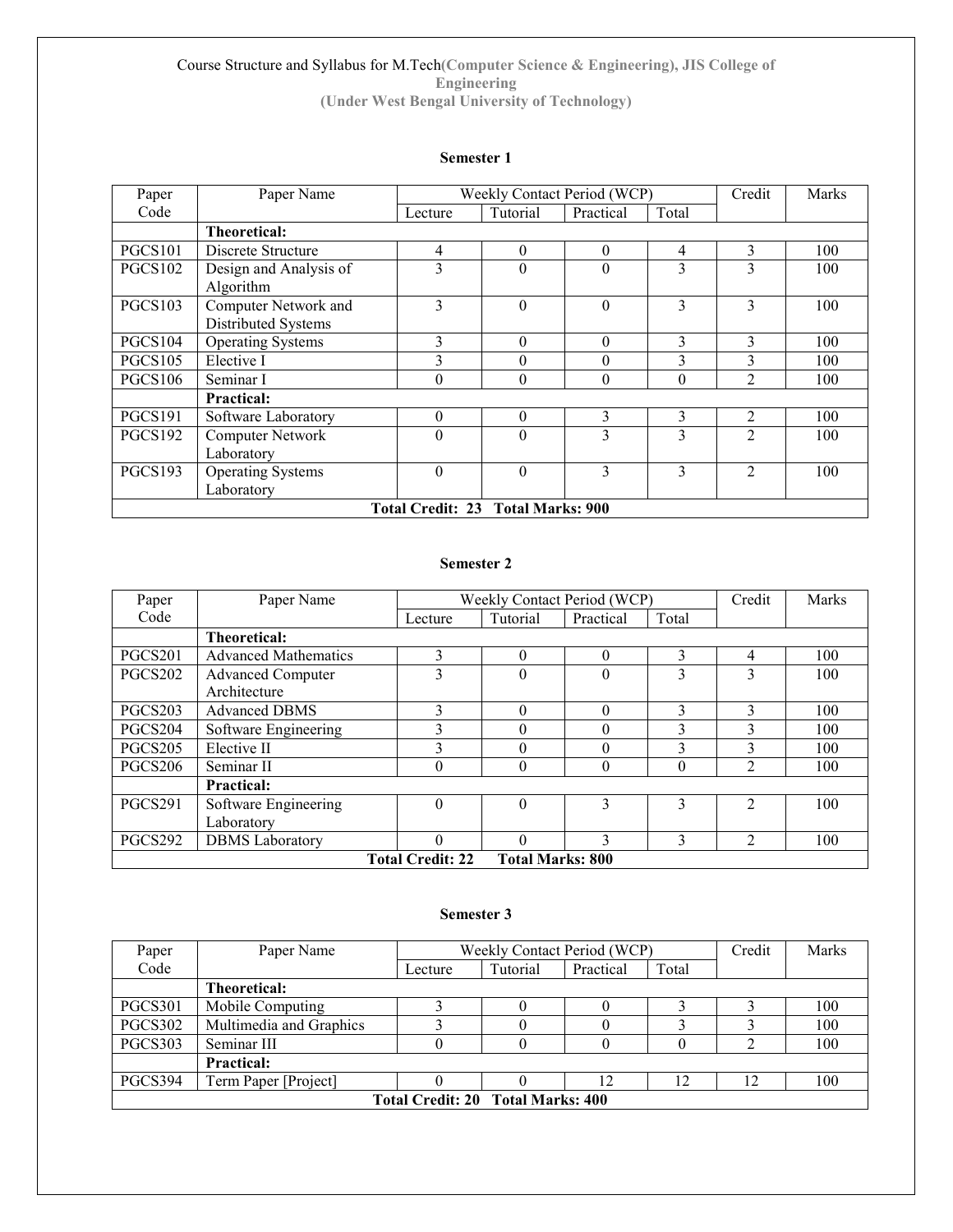# Semester 4

| Paper                                              | Paper Name                                 | Weekly Contact Period (WCP) |          |           | Credit | <b>Marks</b> |     |
|----------------------------------------------------|--------------------------------------------|-----------------------------|----------|-----------|--------|--------------|-----|
| Code                                               |                                            | Lecture                     | Tutorial | Practical | Total  |              |     |
|                                                    | <b>Theoretical:</b> none                   |                             |          |           |        |              |     |
|                                                    | <b>Practical:</b>                          |                             |          |           |        |              |     |
| PGCS494                                            | Final Project<br>presentation<br>with VIVA | $\boldsymbol{0}$            |          | 18        | 18     | 18           | 100 |
| PGCS495                                            | Grand Viva                                 |                             |          |           |        |              | 100 |
| <b>Total Marks: 200</b><br><b>Total Credit: 20</b> |                                            |                             |          |           |        |              |     |

\* Electives to be selected from the following list

\*\*\* Seminar should be presented on a very recent topic on any technological domain.

# Elective subjects:

.

|           | Elective I                        | Elective II                     |
|-----------|-----------------------------------|---------------------------------|
|           |                                   |                                 |
| A         | Web Technology                    | Soft Computing                  |
| B         | Theory of Computation             | <b>Advanced Compiler Design</b> |
| $\subset$ | Data Mining & Data Warehousing    | Artificial Intelligence         |
| D         | Parallel Computing                | <b>VLSI</b> Design              |
| E         | <b>Embedded Systems</b>           | Pattern Recognition             |
| F         | Modeling and Simulation           | Machine Learning                |
| G         | <b>Advanced Computer Graphics</b> | Natural Language Processing     |
| H         | Distributed Algorithms            | <b>Information System Audit</b> |
|           | Cryptography & Network Security   |                                 |

### Total Course Credit: 85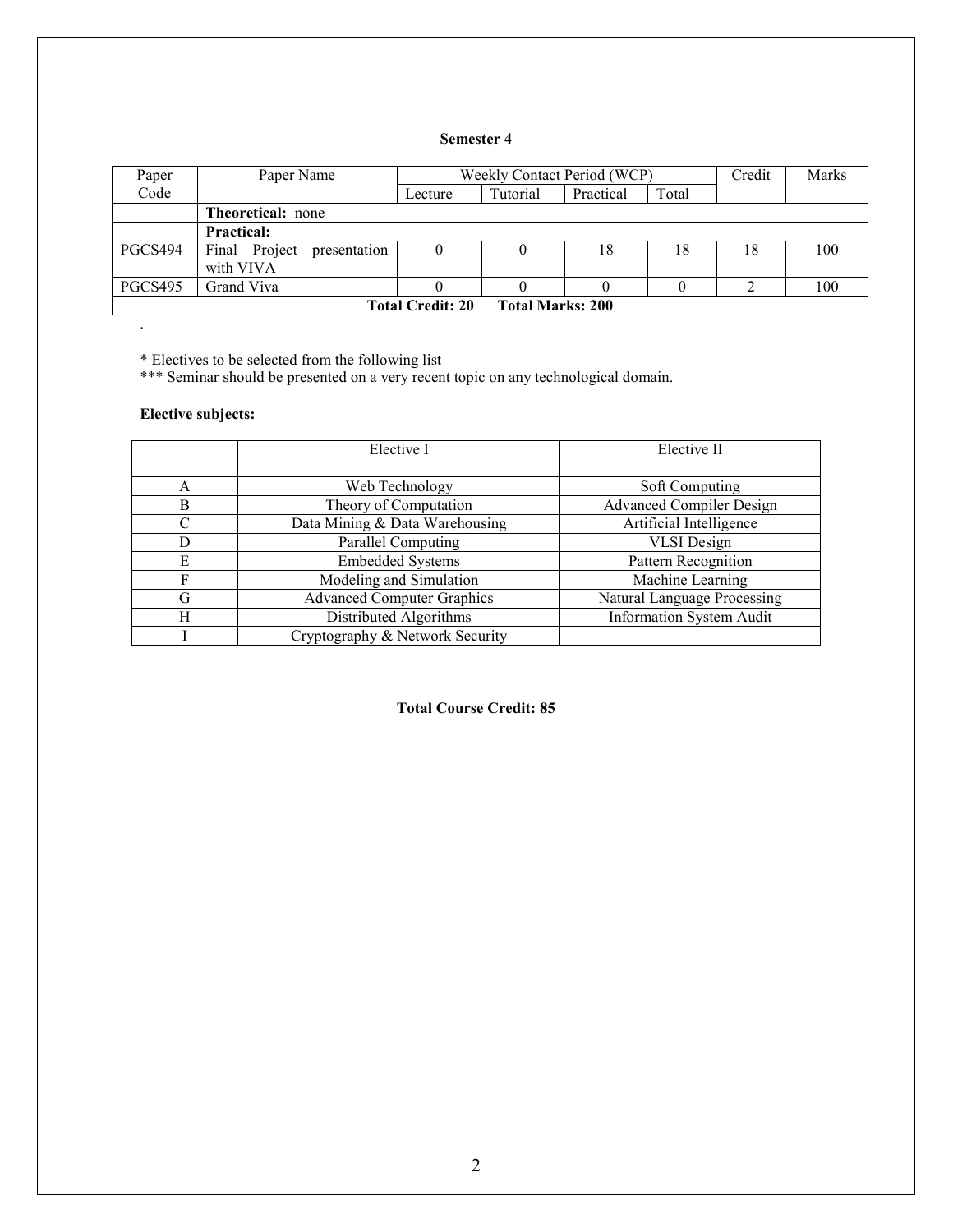# 1<sup>st</sup> Semester

Discrete Structure Code: PGCS101 Weekly Contact Hour: 4L Credit: 4

### Course Content

Review of Set Theory, Combinatorics, Basic Combinatorial Numbers, Generating Functions and Recurrence Relations, Inclusion-Exclusion Principles, Graph Theory, Connectivity, Matching, Hamiltonian Cycles, Coloring Problems, Algebraic Structure, Groups, Rings and Fields, Probabilistic Methods Books

- - 1. Somasundaram, "Discrete Mathematical structures", PHI
	- 2. Kolman, Busby & Ross, "Discrete Mathematical structures 5th ed", PHI
	- 3. V. Krishnamurthy, "Combinatorics, Theory and Applications", East-West Press, 1985.
	- 4. N. Alon and J. Spenser, "Probabilistic Methods", John Wiley and Sons, 2nd edition, 2000.
	- 5. R. Diestel, "Graph Theory", Springer-Verlag, 2nd edition, 2000.
	- 6. I. N. Herstein, "Topics in Algebra", Vani Educational Books, India 1986

#### Design & Analysis of Algorithms

Code: PGCS102

Weekly Contact Hour: 3L

Credit: 3

### Course Contents

Basic concepts: algorithms, data, list, stacks, queues and dequeues, sequential and linked allocation. Trees: computer representation and traversal of trees. Models of computation, bottom-up and top-down structured programming. Algorithm design methods: greedy algorithms, divide and conquer, dynamic programming. Analysis of algorithms, matrix multiplication, integer arithmetic, Approximation Algorithm and polynomial evaluation algorithms, introduction to NP complete problems.

#### Books

- 1. V. Aho , J. E. Hopcroft and J. D. Ullman, "The Design and Analysis of Algorithms", Addison-Wesley, 1974.
- 2. T. H. Cormen , C. E. Leiserson and R. L. Rivest, "Introduction to Algorithms 2nd ed", PHI.
- 3. Basu, "Design Methods and Analysis of Algorithms", PHI
- 4. M. R. Garey and D. S. Johnson, "Computers and Intractability: A Guide to the Theory of NP-Completeness", Freeman, 1979.
- 5. J. Van Leuween ed, Handbook of Theoretical Computer Science, Vol A., Elsevier, 1990.

#### Computer Networks & Distributed Systems

Code: PGCS103

Weekly Contact Hour: 3L

Credit: 3

#### Course Contents:

Introduction: Overview of computer networks, seven-layer architecture, TCP/IP suite of protocols, MAC protocols for high-speed LAN, MAN, and wireless LANs, (For example, FDDI, DQDB, HIPPI, Gigabit Ethernet, Wireless Ethernet, etc.), Fast access technologies (For example, ADSL, Cable Modem). IPv6: Why IPv6, basic protocol, extensions and options, support for QoS,

neighbour discovery, auto-configuration, routing. Application Programming Interface for IPv6. 6bone. Mobility in networks. Mobile IP. Security related issues. IP Multicasting. Multicast routing protocols, adderss assignments, session discovery, etc. TCP extensions for high-speed networks, transaction-oriented applications. Network security at various layers. Authentication header, Key distribution protocols. Digital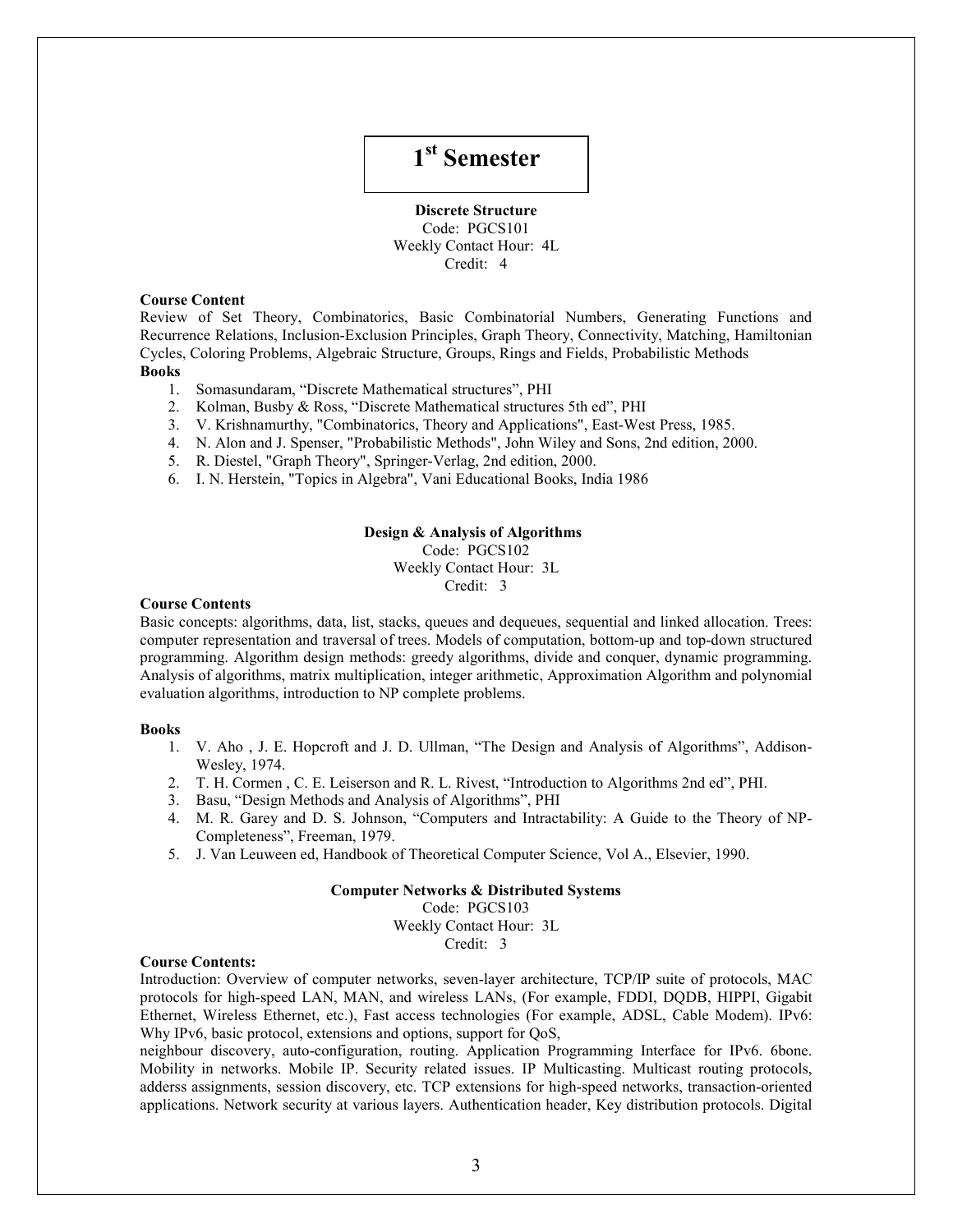signatures, digital certificates. distributed system taxonomy, service models, naming and binding remote procedure calls (RPC), object brokers, distributed file system design distributed file system case studies: NFS, AFS, clock synchronization, distributed transactions, mutual exclusion, election algorithms distributed shared memory and memory consistency models, distributed deadlocks

#### **Books**

- 1. W. R. Stevens. TCP/IP Illustrated, Volume 1: The protocols, PEARSON Education.
- 2. G. R. Wright. TCP/IP Illustrated, Volume 2: The Implementation, PEARSON Education.
- 3. W. R. Stevens. TCP/IP Illustrated, Volume 3: TCP for Transactions, HTTP, NNTP, and the Unix Domain Protocols, PEARSON Education.
- 4. R. Handel, M. N. Huber, and S. Schroeder. ATM Networks: Concepts, Protocols, Applications, and PEARSON Education.
- 5. W. Stallings. Cryptography and Network Security: Principles and Practice, 2nd Edition, PEARSON Education. C. E. Perkins, B.
- 6. Woolf, and S. R. Alpert. Mobile IP: Design Principles and Practices, PEARSON Education. Peter Loshin. IPv6 Clearly Explained,
- 7. Morgan Kauffman, 1999.
- 8. M. Gonsalves and K. Niles. IPv6 Networks, McGraw Hill, 1998.
- 9. Andrew S. Tanenbaum and Marteen van Steen, "Distributed Systems: Principles and Paradigms (2nd Edition)", PEARSON
- 10. Education S. Tanenbaum, "Distributed Operating Systems", PEARSON Education
- 11. Kenneth P. Birman, "Reliable Distributed Systems: Technologies, Web Services, and Applications", Springer

### Operating Systems Code: PGCS104 Weekly Contact Hour: 3L Credit: 3

### Course Contents

User Level Specification of OS. Fundamental Concepts of Multiprogrammed OS, Basic Concepts and Techniques for Implementation of Multiprogrammed OS. Processes and the Kernel, Micro kernel Architecture of OS. Multiprocessor, Multimedia, and Real-Time OS. POSIX Standards. Management and Control of Processes. Basic Concept of Threads, Types of Threads, Models of Thread Implementations. Traditional and Real-Time Signals. Clocks, Timers and Callouts.

Thread Scheduling for Unix, Windows, and Real-Time OS, Real-Time Scheduling. Inter process /Inter thread Synchronization and Communication, Mutual Exclusion/Critical Section Problem, Semaphores, Monitors, Mailbox Deadlocks. Concepts and Implementation of Virtual Memory(32-bit and 64-bit), Physical Memory Management. File Organization, File System Interface and Virtual File Systems, Implementation of File Systems. I/O Software: Interrupt Service Routines and Device Drivers. Protection and Security. Case Study of Unix, Windows, and Real-Time OS.

#### Books

- 1. Andrew S. Tanenbaum, "Modern Operating Systems", Second Edition, Pearson Education, Inc., 2001.
- 2. Uresh Vahalia, "UNIX Internals: The New Frontiers", PEARSON Education.
- 3. J. Mauro and R. McDougall, "Solaris Internals: Core Kernel Architecture", Sun Microsystems Press, 2001.
- 4. Daniel P. Bovet and Marco Cesati, "Understanding the Linux kernel", O'Reilly & Associates, Inc., 1998.
- 5. Stallings, "Operating Systems: Internals and Design Principles 5th ed", PHI
- 6. Sinha, "Distributed Operating System: Concepts and Design", PHI

2nd Semester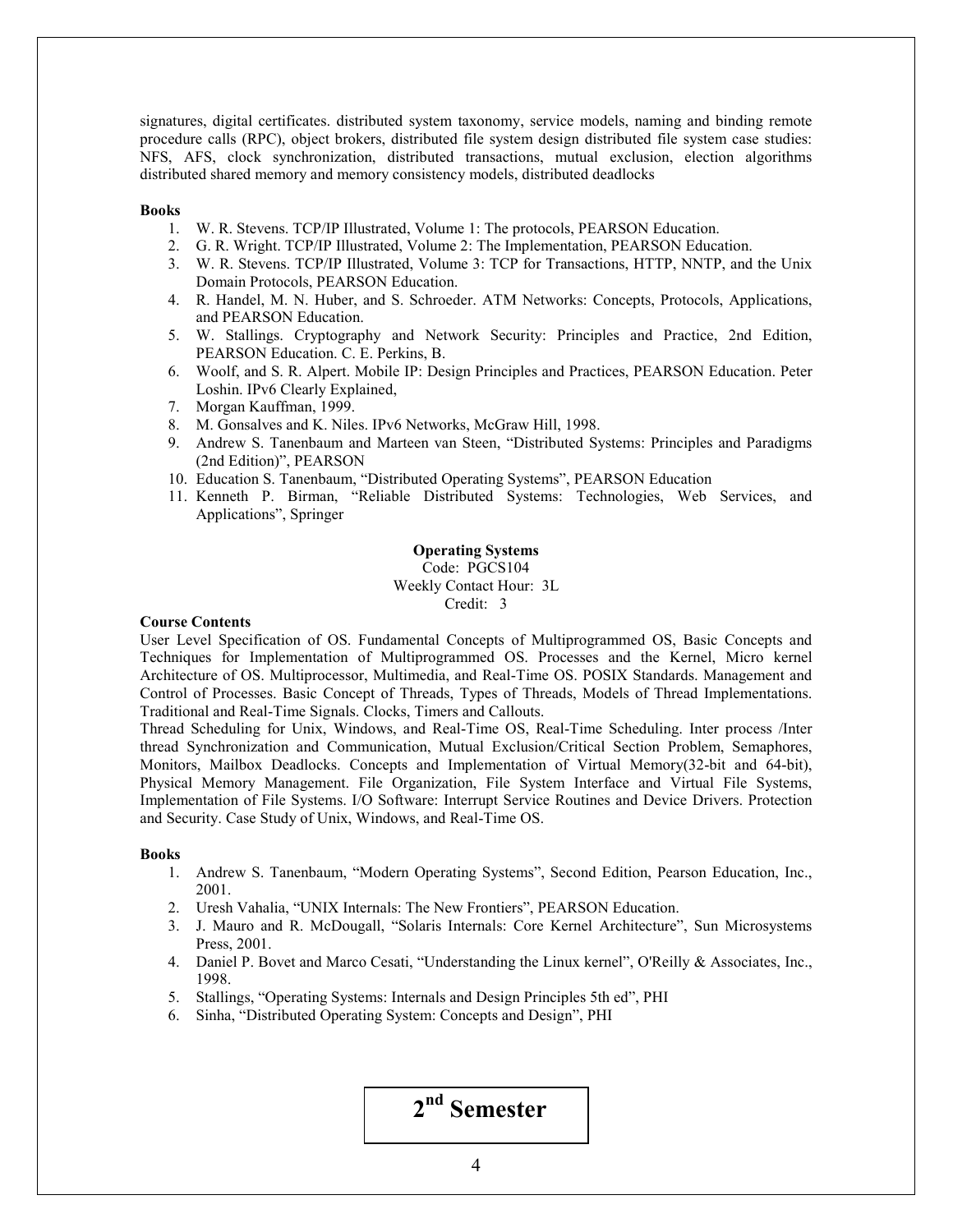### Advanced Mathematics Code: PGCS201 Weekly Contact Hour: 3L Credit: 3

### Course contents

Differential equations of higher order including partial differential equation; Infinite and power series; Vectors: vector algebra in 2 and 3 spaces, vector calculus in multiple variables, gradients, divergence, curl, line integral, Green's theorem, surface integral; Matrices : basic concepts (addition, multiplication, rank, linear independence etc), Inverse of matrix, solutions of linear systems, Eigen values, eigenvectors, symmetric matrices, complex matrices; Different transformations : Fourier, Laplace, Z transform, etc, Data analysis and probability theory; Mathematical statistics.

#### Books

- 1. E. Kreyszig, "Advanced Engineering Mathematics 9th ed", John wiley & sons.
- 2. H.K. Dass, "Advanced Engineering Mathematics", S. Chand & Company
- 3. B.S. Grewal, "Higher Engineering Mathematics", Khanna Publishers
- 4. Sastry, "Engineering Mathematics 3rd ed VOL I,II", PHI
- 5. Sankara Rao, "Introduction to Partial Differential Equation 2nd", PHI

### Advanced Computer Architecture

Code: PGCS202

Weekly Contact Hour: 3L

Credit: 3

#### Course Contents

Introduction to High Performance Computing: Overview, Pipeline vs Parallel Processing Parallel Architectures: Classification and Performance. Pipeline Processing: Pipeline Performance, design of arithmetic pipelines, multifiction pipes, concept of reservation table, collision vector and hazards. Instruction Processing Pipes: Instruction and data hazard, hazard detection and resolution, delayed jumps, delayed execution. RISC Philosophy. Pipeline scheduling Theory: Greedy pipeline scheduling algorithm, state diagram, modified state diagram, Latency cycles, Optimal cycles, scheduling of static & dynamic Pipelines. Implementation of pipeline schedulers Interconnection Networks: Interconnection network classification, Single stage/ Multistage Networks, crossbars, clos Networks, Benes Networks, Routing algorithms. Omega, Cub-connected and other networks. Introduction to Neurocomputing Architectures Topics from the current literature as self study and presentations by students.

#### Books

- 1. M. R. Bhujade, "Parallel Computing", Newage International Pvt. Ltd., 1995.
- 2. Stallings, William, "Computer organization and architecture, designing for performance", Prentice Hall of India, 1997
- 3. J. L. Hennessy and D. A. Patterson, "Computer architecture: a quantitative approach", Harcourt Asia, Singapore 1996
- 4. Kain, "Advanced Computer Architecture: a system Design approach", PHI.

### Advanced Database Management Systems Code: PGCS203 Weekly Contact Hour: 3L Credit: 3

#### Course Contents

Physical storage and indexing structures, Query processing algorithms, Query optimization, Transaction processing and serializability, Concurrency Control, Recovery, Parallel and distributed databases, XQuery and XML query evaluation, Emerging database trends, data mining, data warehousing, distributed database, object oriented database, spatial and temporal database.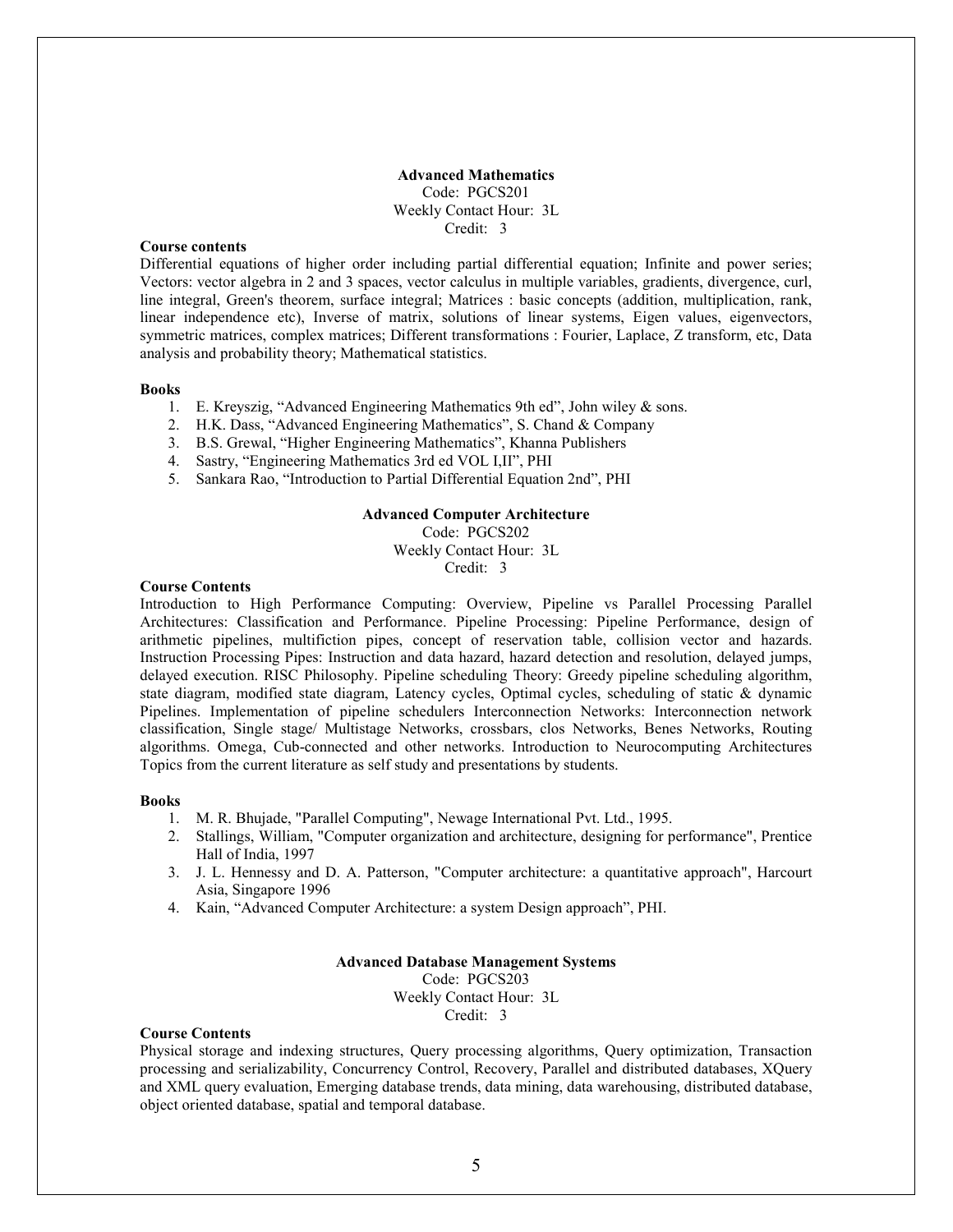#### Books

- 1. Silberschatz, Korth & Sudarshan , "Database System Concepts, 5th Ed", McGraw-Hill 2005.
- 2. Ceri, Pelagatti, "Distributed Databases Principles & Systems", McGraw Hill
- 3. Hansen & Hansen, "Database Management and Design 2nd ed", PHI
- 4. Shah, "Database Systems using Oracle:A simplified guide to SQL and PL/SQL 2nd ed", PHI

### Software Engineering Code: PGCS204 Weekly Contact Hour: 3L Credit: 3

### Course Contents

Software life cycle -- important steps and effort distribution. Aspects of estimation and scheduling. Software evaluation techniques modular design: coupling and cohesion, Software and complexity measures. Issues in software reliability. System Analysis: Requirement analysis. Specification languages. Feasibility analysis. File and data structure design, Systems analysis tools. Software design methodologies, Data flow and Data Structure oriented design strategies. Software development, coding, verification, and integration. Issues in project management-team structure, scheduling, software quality assurance. Object Oriented methodology: object orineted paradigm, OO analysis and design, examples of methodolgies (e.g., Rumbaugh"s OMT).

### Books

- 1. R. S. Pressman, Software Engineering A Practioner"s Approach,3rd Edition, McGrawHill,1992. J. Martin, Rapid Application
- 2. Development, Maxwell MacMillan, 1991. B. Meyer, Object Oriented Software Construction, Prentice Hall, 1988. G. G.
- 3. Schulmeyer, Zero Defect Software, McGraw-Hill, 1992. J. Rumbaugh et. al., Object Oriented Modeling and Design, Prentice
- 4. Hall,1991.



Mobile Computing Code: PGCS301 Weekly Contact Hour: 3L Credit: 3

### Course Contents

Cellular Networks: Channel allocation, multiple access, Location management, Handoffs. Wireless Networking: Wireless Transmission Basics, MAC protocols, Routing, Transport, Ad-hoc networking. Applications: Mobility adaptations, disconnected operations, Data broadcasting, Mobile agents. Others: Security, Energy efficient computing, Impact of mobility on algorithms.

### Books

- 1. Mobile Communications J. Schiller, Pearson education publishing 2003
- 2. Wireless Communications and Networks W. Stallings, Pearson education publishing 2002
- 3. Mohammad Ilyas and Imad Mahgoub, "Mobile Computing Handbook", CRC
- 4. Amjad Umar, "Mobile Computing And Wireless Communications", Nge Solutions
- 5. Mazliza Othman, "Principles of Mobile Computing and Communications", AUERBACH (October 26, 2007)
- 6. Reza B'Far and Roy T. Fielding, "Mobile Computing Principles: Designing and Developing Mobile Applications with UML and
- 7. XML", Cambridge University Press (November 1, 2004)
- 8. M.v.d. Heijden, M. Taylor. Understanding WAP. Artech House, 2000.
- 9. Charles Perkins. Mobile IP. PEARSON Education.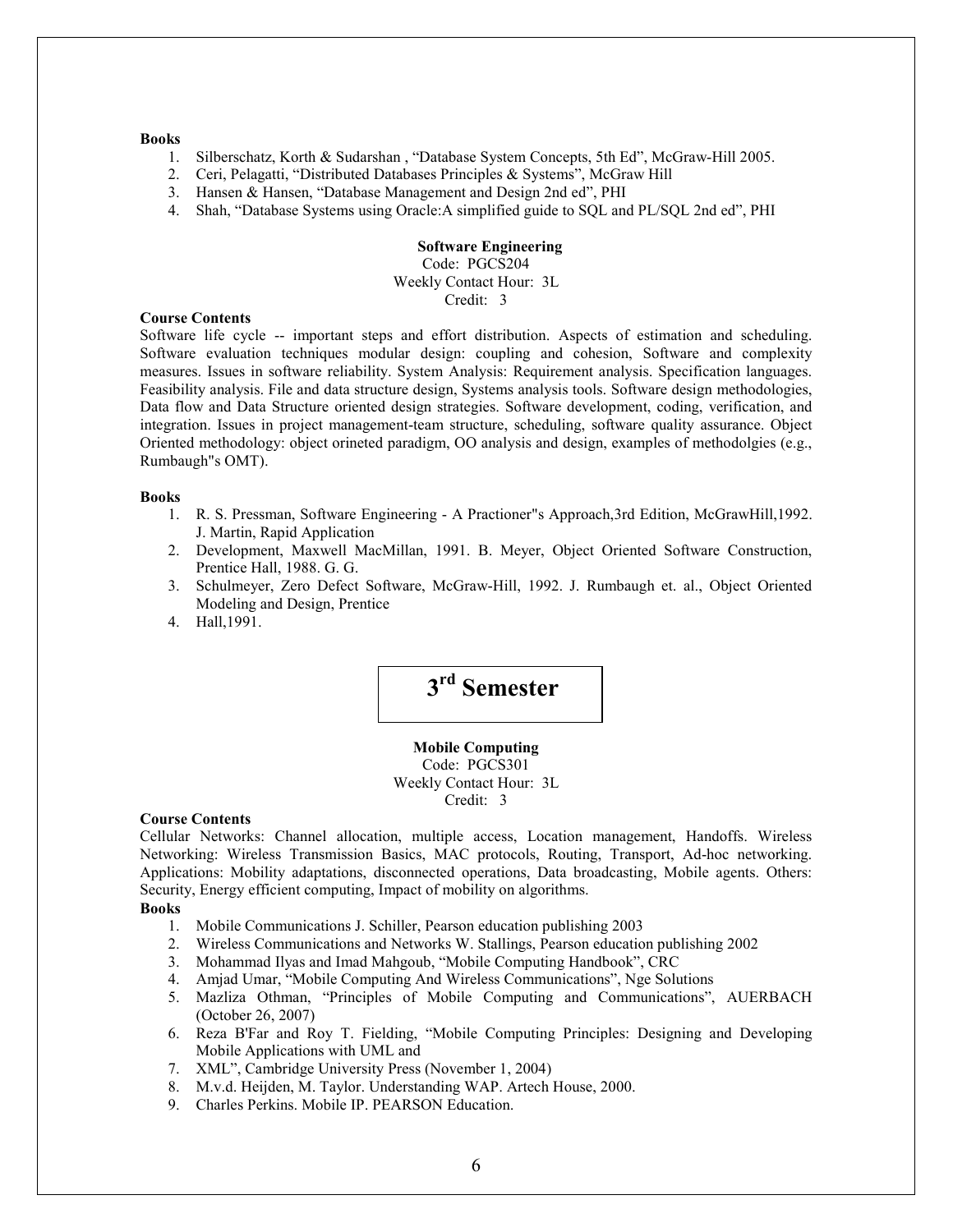10. Charles Perkins (ed.) Adhoc Networks. PEARSON Education.

Multimedia and Graphics Code: PGCS302 Weekly Contact Hour: 3L Credit: 3

### Course Contents

Computer Graphics: Introduction to computer graphics, Mathematical foundations, 2D translation, scaling, rotation, and shear, Windowing transformations, Instance transformations, Structured graphics, 3D translation, scaling, rotation, Multimedia: Introduction to Multimedia, Presentation Graphics, Desktop Publishing, Production Planning and Design, User Interface Design, Hypermedia Authoring Concepts, Multimedia Sound, File Compression, JPEG, MPEG, Digital Video, Designing Web-based Multimedia, Multimedia Distribution.

### **Books**

- 1. Ze-Nian Li and Mark S Drew. "Fundamentals of Multimedia", Prentice Hall.
- 2. Nigel Chapman and Jenny Chapman, "Digital Multimedia 2nd ed", Wiley.
- 3. Tay Vaughan, "Multimedia: Making it Work, 7th ed", McGraw-Hill Osborne Media
- 4. Kyle Rankin, "Linux Multimedia Hacks: Tips  $\&$  Tools for Taming Images, Audio, and Video 1st ed", O'Reilly Media, Inc
- 5. James D. Foley, Andries van Dam, Steven K. Feiner, and John F. Hughes, "Computer Graphics: Principles and Practice in C  $(2<sup>nd</sup> Edition)$ <sup>"</sup>, PEARSON Education
- 6. Peter Shirley, Michael Ashikhmin, Michael Gleicher, and Stephen Marschner, "Fundamentals of Computer Graphics, Second Ed",
- 7. A K Peters, Ltd
- 8. Edward Angel, "Interactive Computer Graphics: A Top-Down Approach Using OpenGL (4th Edition)", PEARSON Education
- 9. Francis S Hill Jr. and Stephen M Kelley, "Computer Graphics Using OpenGL (3rd Edition)", PEARSON Education

# Elective Subjects

Web Technology Code: PGCS105A Weekly Contact Hour: 3L Credit: 3

### Course Content

Introduction to advanced web technology, Technological issues: XML processing, RDF processing, middleware technologies (CORBA, IIOP), RMI, RPC. Taxonomies and ontologies for advanced web applications: Ontology modeling, Languages for representing ontologies on the web, Rules and inferences, Web services, Design and modeling of web services, Technologies for

Implementing web services, Current applications of advanced web technologies.

#### Book

- 1. Grigoris Antoniou and Frank van Harmelen, "Semantic Web Primer", MIT Press
- 2. Semantic Web Technologies: Trends and Research in Ontology-based Systems by John Davies, Rudi Studer, and Paul Warren John
- 3. Wiley & Son's
- 4. Web Technologies: A Computer Science Perspective by Jeffrey C. Jackson, Prentice Hall (August 17, 2006)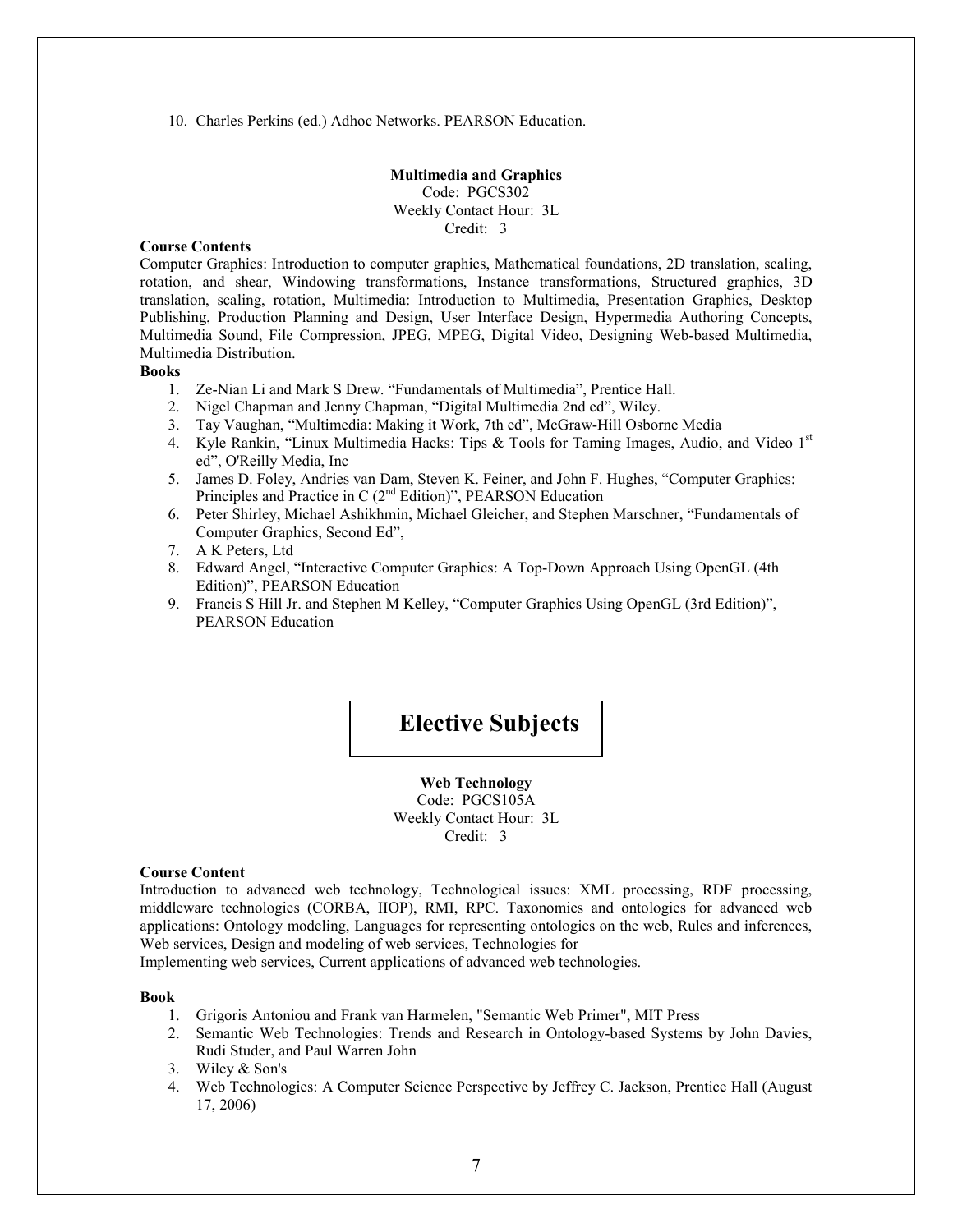5. Practical Web Technologies by P.K. Yuen and Vincent Lau, Addison Wesley (September 9, 2003)

### Theory of Computation Code: PGCS105B Weekly Contact Hour: 3L Credit: 3

### Course Contents

Finite automata, regular expressions, push-down automata, context free grammars, pumping lemmas. Turing machines (deterministic, non deterministic, multitape) Church-Turing Thesis Decidability and undecidability, diagonalization, and reducibility Halting problem, Post correspondence problem, Rice's Theorem, and other undecidability results Time and space complexity P vs. NP, NP-completeness, Cook's Theorem, and other NP-complete problems PSPACE, PSPACE-completeness, PSPACE-complete problems L vs. NL, NL-completeness, Savitch's Theorem, Immerman-Szelepcsenyi Theorem.

### Books

- 1. Michael Sisper, Introduction to the Theory of Computation, 2nd edition, International Thompson Publishing, 2006.
- 2. Introduction to Languages and Theory of Computation, Third edition, John C. Martin -- McGraw Hill
- 3. Introduction to Automata Theory, Languages and Computation by J. E. Hopcroft and J. D. Ullman -- pub. PEARSON Education

### Data Mining & Data Warehousing

Code: PGCS105C Weekly Contact Hour: 3L Credit: 3

### Course Contents

Introduction, Data warehousing and OLAP, Overview of mining operations, Decision tree classifiers, Instance-based learners, Bayesian classifiers, Learning hyper planes, Meta learning, Classifier evaluation, KDD Cup Case study, Clustering, Active learning, Duplicate elimination, Similarity functions, Min hash, Set joins, Sequence mining, Hidden Markov Models, Collaborative Filtering, Association rule mining, Surprising item set mining, Temporal itemset mining, Feature selection methods, Intrusion detection, Forecasting.

### Books

- 1. Pattern recognition and machine learning by Christopher Bishop
- 2. T. Mitchell. Machine Learning. McGraw-Hill, 1997.
- 3. Hastie, Tibshirani, Friedman The elements of Statistical Learning Springer Verlag
- 4. Data Mining: Concepts and Techniques by Jiawei Han, Micheline Kamber, Morgan Kaufmann Publishers
- 5. Applied Multivariate statistical analysis by Johnson and Wichern, 3rd Edition, PHI
- 6. Probability, Random Variables and Stochastic processes by Papoulis and Pillai, 4th Edition, Tata McGraw Hill Edition.
- 7. Boyd and Vandenberghe Convex optimization Book available online: Local copy
- 8. K. Jain and R. C. Dubes. Algorithms for Clustering Data. PEARSON Education.

### Parallel Computing

Code: PGCS105D Weekly Contact Hour: 3L Credit: 3

#### Course Contents

Fundamental theoretical issues in designing parallel algorithms and architectures. Parallel computers based on interconnection networks such as hyper cubes, shuffle-exchanges, trees, meshes and butterfly networks. Parallel algorithms for arithmetic, linear algebra, sorting, Fourier Transform, recurrence evaluation, and dense graph problems. Use of graph embedding techniques to compare different networks. Shared memory based parallel computers. Algorithms for list ranking, maximal independent set, arithmetic expression evaluation, convex hull problems and others. Message routing on multidimensional meshes, Butterfly networks, Hyper cubes, Shuffle Exchange networks, Fat-trees and others. Simulation of shared memory on networks. Routing on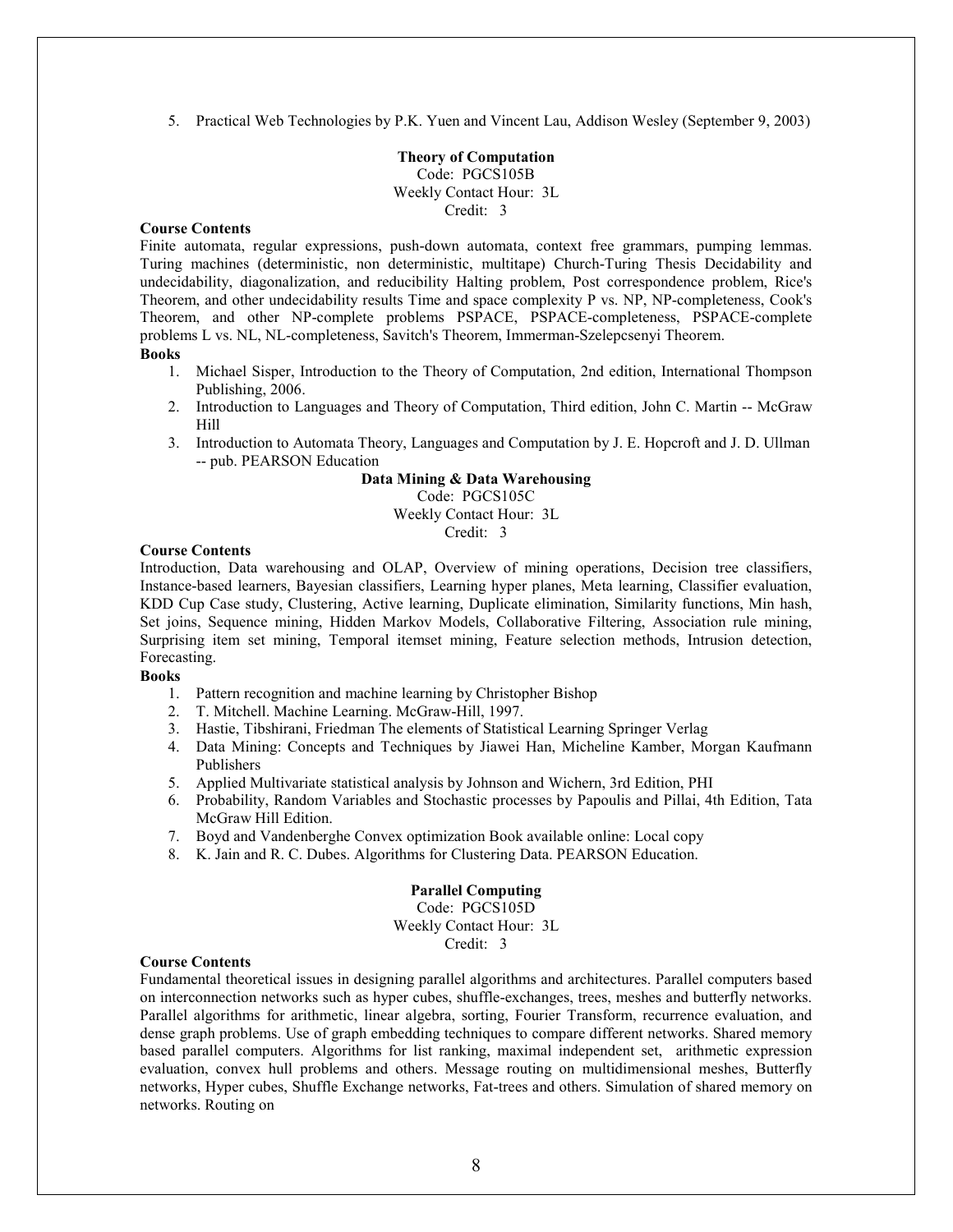expander-based networks. Limits to parallelizability and P-completeness. Thompson grid model for VLSI. Layouts for standard interconnection networks. Lower bound techniques for area and area time-squared tradeoffs. Area-Universal networks.

### Books

- 1. Introduction to Parallel Algorithms and Architectures : Arrays, Trees, Hypercubes. F. T. Leighton. Morgan Kaufmann Publishers,
- 2. San Mateo, California. 1991. An Introduction to Parallel Algorithms. Joseph JaJa. PEARSON Education.

### Embedded Systems

Code: PGCS105E Weekly Contact Hour: 3L Credit: 3

#### Course Contents

Introduction to Embedded systems, hardware/software code sign, Embedded micro controller cores, embedded memories, Examples of embedded systems, sensors and interfacing techniques, Real-time concepts, real-time operating systems, Required RTOS services/capabilities (in contrast with traditional OS). Resource Management/scheduling paradigms: static priorities, static

schedules, dynamic scheduling, best effort current best practice in scheduling (e.g. Rate Monotonic vs. static schedules), Real world issues: blocking, unpredictability, interrupts, caching, Examples of OSs for embedded systems - RT Linux, VRTX. Programming languages for embedded systems e.g., Handel-C and Esterel, system support for embedded systems, selected embedded system-based applications: processcontrol, robotics, etc. Software Development Methodology: Model based development, Statecharts, etc. Case studies, controlling an Injection molding process, Flight simulator, digital call center handler, codec.

#### Books

- 1. D. Gajski, F. Vahid, S. Narayan, and J. Gong. Specification and Design of Embedded Systems, PEARSON Education. Jorgan
- 2. Syaunstrup and W. Wolf. Hardware Software Co-design: Principles and Practice, Kluwer Academic Publishers. Articles in
- 3. various journals and conference proceedings.

### Modeling and Simulation

Code: PGCS105F

Weekly Contact Hour: 3L Credit: 3

### Course Contents

Introduction to Probability theory, Random variables, commonly used continuous and discrete distributions. Introduction to Stochastic Process, Poisson process, Markov chains, steady stateand transient analysis. Psuedo random numbers: Methods of Generation and testing. Methods for generating continuous and discrete distributions. Methods for generating Poisson Process. Building blocks of Simulation, Data Structures and Algorithms. Introduction to Probabilistic modelling, Maximum Likelihood Variance reduction techniques: antithetic variates, control variates, common random numbers, importance sampling. Analysis of Simulation results: confidence intervals, design of experiments Markov Chain Monte Carlo techniques

### Books

- 1. Sheldon M. Ross: Introduction to Probability Models 7th Edition, Academic Press, 2002
- 2. Donald E. Knuth: The Art of Computer Programming Volume 2: Semi Numerical Algorithms, 2nd Edition, PEARSON
- 3. Education, Reading MA, USA 2000
- 4. Sheldon M. Ross: Simulation 3rd Edition, Academic Press, 2002
- 5. M. Law and W. D. Kelton. Simulation Modeling and Analysis, 3rd Edition, McGrawHill, New York, USA, 1998
- 6. Raj Jain: The Art of Computer Systems Performance Analysis, John Wiley and Sons, New York, USA, 1991

### Advanced Computer Graphics

Code: PGCS105G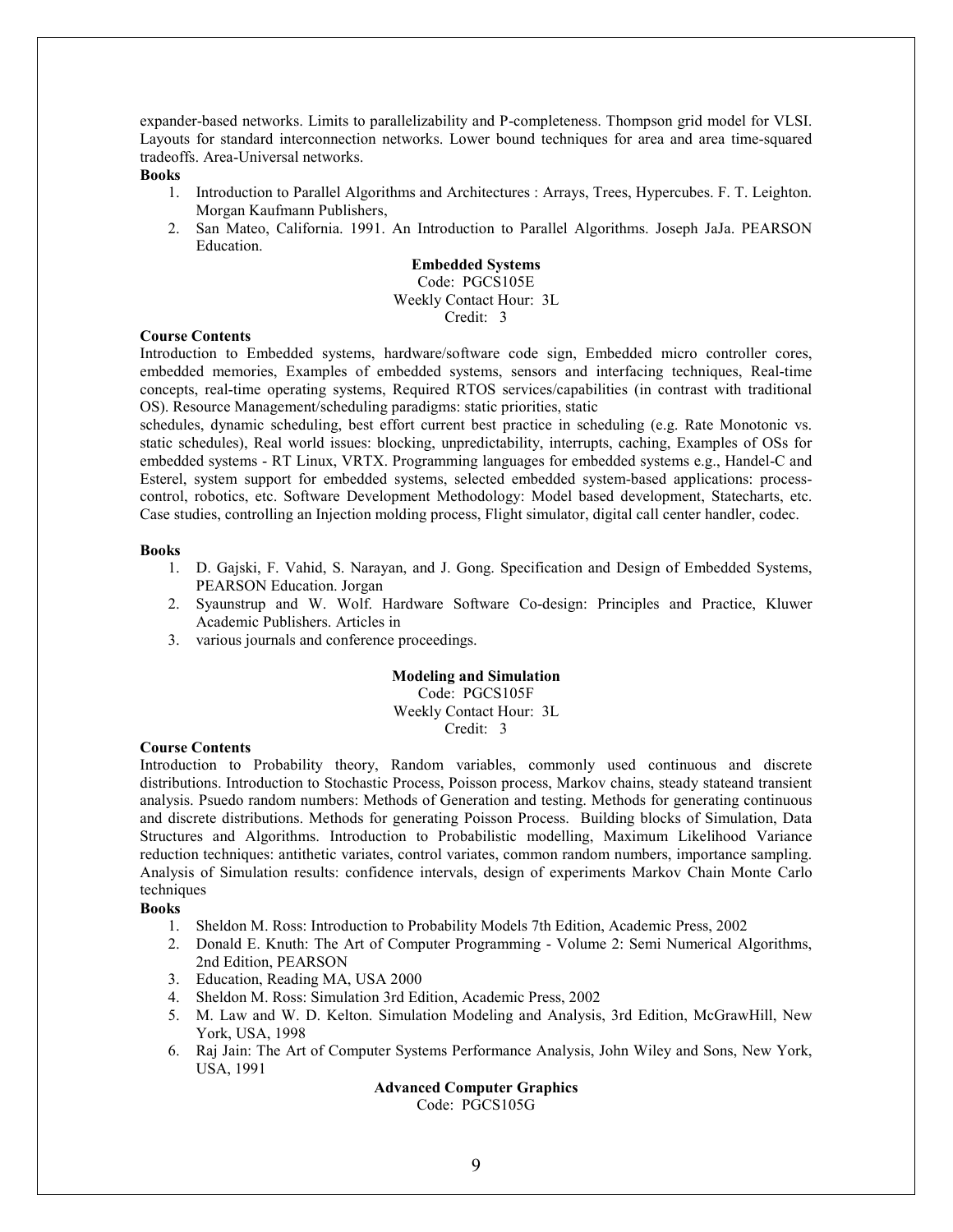### Weekly Contact Hour: 3L Credit: 3

#### Course Contents

3D Object Representation. Visible Surface Algorithms. Curves and Surfaces in Computer Graphics. Introduction to Ray Tracing and Radiosity methods. Anti-aliasing, Shadow generation, Texture mapping, Effects, Fractals, Image Coding, Color.

### **Books**

- 1. James Foley, Andries van Dam, Steve Feiner and John Hugues, Computer Graphics: Principles and Practice, Second Edition,
- 2. PEARSON Education. Alan Watt and Mark Watt, Advanced Animation and Rendering Techniques: Theory and Practise,
- 3. PEARSON Education. G. Farin, Curves and Surfaces in Geometric Aided Design, Academic Press, 1993.

### Distributed Algorithms

Code: PGCS105H Weekly Contact Hour: 3L Credit: 3

### Course Contents

Introduction, Types of concurrency, Characteristics of Distributed systems, Challenges posed by distribution, Importance of theoretical methods for distributed algorithms (2 generals problem), Basic of discrete mathematics - posets and lattices. Distributive property. Approaches to reasoning - MOdel driven, different types of models. Dimensions to classifying distributed algorithms - IPC method, timing, Failure models and Problems addressed. Synchronous vs Asynchronous distributed systems Synchronous Algorithms - Ring only, Synchronous Models, proof methods, failure types etc, Leader election in synchronous ring – LCR algorithm, Hirshberg-Sinclair algorithm, Non-comparison algorithms - Time slice and Variable speeds, Lower bound discussion, Synchronous Algorithms - General Networks, Leader election in a general network - flooding algorithm, Reducing the complexity of complete flooding, MST algorithm Dealing with Link and process failures in consensus problems Asynchronous Shared Memory, Mutual Exclusion, Resource Allocation Async Network Algorithms, FIFO, Broadcast vs Multicast, Leader Election - Ring vs arbitrary network MST, Minimum Spanning Tree Algorithms Logical time, Vector clocks, Matrix clocks, DD clocks Global Global Snapshots, Chandy and Lamports algorithm Stable predicates or properties, Termination detection Self stabilization.

### Books

- 1. Nancy A. Lynch, "Distributed Algorithms", Morgan Kaufmann
- 2. Nicola Santoro, "Design and Analysis of Distributed Algorithms", Wiley-Interscience
- 3. Gerard Tel, "Introduction to Distributed Algorithms 2nd ed", Cambridge University Press
- 4. C. Xavier and S. S. Iyengar, "Introduction to Parallel Algorithms", Wiley-Interscience

Cryptography & Network Security Code: PGCS105I Weekly Contact Hour: 3L Credit: 3

### Course Contents

The contents of the course are listed below, Introduction o Threats, Vulnerabilities, Attacks o Integrity, Confidentiality, Anonymity o Authentication, Authorization, Non-repudiation, Data Security vs Database Security, Secret Key Cryptography, DES, Triple DES, AES, Key distribution, Attacks, Public Key Cryptography, RSA, ECC, Key Exchange (Diffie-Hellman), Attacks, Integrity, Authentication and Non-Repudiation, Hash Functions (Examples - MD5, SHA5), Message Authentication, Code (MAC), Digital Signature (RSA, DSA Signatures), Public Key Infrastructure, Digital Certificates, Certification Authorities, Protocols, Basic Authentication Protocols + Attacks(Replay, Reflection, Man-in-the-middle), Needham Schroeder, Protocol, Kerberos, Network Security with IPSec, Web Security using SSL, E-cash and Secure Electronic Transaction (SET), System Security using Firewalls and VPN's. \* Worms and Viruses o Case Studies, Miscellaneous, Smart Cards and security, Zero knowledge protocols, Enterprise Application Security o Biometric Authentication o Database Access Control, Security and Privacy Issues in RFIDs. Books

1. Atul Kahate, "Cryptography and Network Security", TMH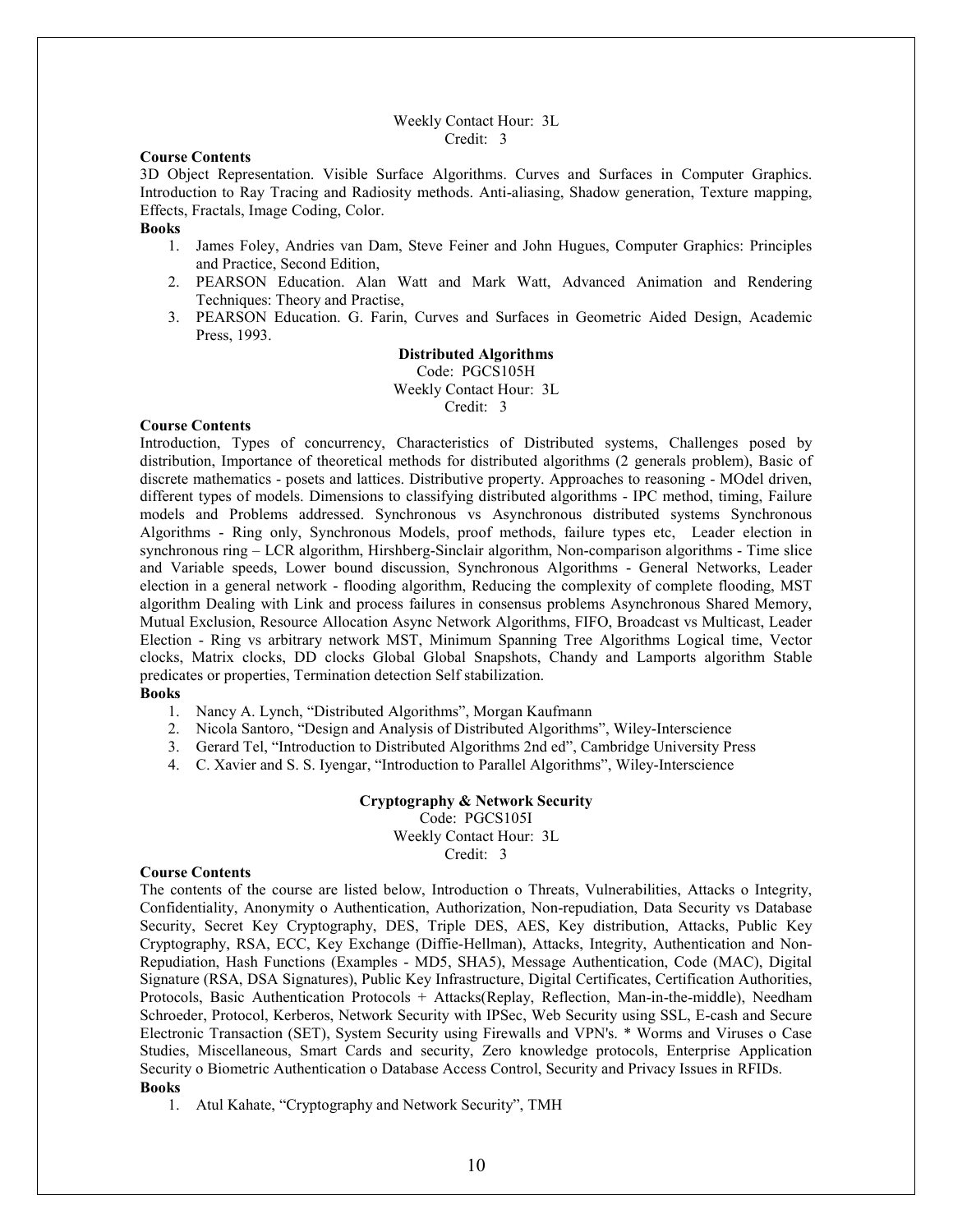- 2. William Stallings, "Cryptography and Network Security (4th Edition)", PEARSON Education
- 3. Behrouz A. Forouzan, "Cryptography and Network Security", McGraw-Hill Education

### Soft Computing Code: PGCS205A Weekly Contact Hour: 3L Credit: 3

### Course contents

Introduction to Soft-computing tools, Fuzzy logic, Genetic algorithms, Neural Networks and probabilistic reasoning; Application of Fuzzy logic concepts in Engineering problems; Engineering optimization problem solving using genetic algorithms; Neural network approaches in engineering analysis, design and diagnostics problems; applications of probabilistic reasoning approaches.

### Books

- 1. L. Fortuna, G. Rozzotto, M. Lavorgna, "Soft Computing: New Trends and Applications", Springer.
- 2. Kwang Hyung Lee, "First Course on Fuzzy Theory and Applications", Springer.
- 3. Ahmad Lotfi, Jonathan Garibaldi, "Applications and Science in Soft Computing", Springer.
- 4. Rajkumar Roy, Mario Koppen "Soft Computing and Industry: Recent Applications", Springer.
- 5. Pravir Chawdhry, Rajkumar Roy, Raj Pant, "Soft Computing in Engineering Design and Manufacturing", Springer.

### Advanced Compiler Design

### Code: PGCS205B Weekly Contact Hour: 3L Credit: 3

### Course Contents:

Compiler structure: analysis-synthesis model of compilation, various phases of a compiler, tool-based approach to compiler construction. Lexical analysis: interface with input, parser and symbol table, token, lexeme and patterns. Difficulties in lexical analysis. Error reporting. Implementation. Regular definition, Transition diagrams, LEX. Syntax analysis: CFGs, ambiguity, associativity, precedence, top down parsing, recursive descent parsing, transformation on the grammars, predictive parsing, bottom up parsing, operator precedence grammars, LR parsers (SLR, LALR, LR), YACC. Syntax directed definitions: inherited and synthesized attributes, dependency graph, evaluation order, bottom up and top down evaluation of attributes, L- and S-attributed definitions. Type checking: type system, type expressions, structural and name equivalence of types, type conversion, overloaded functions and operators, polymorphic functions. Run time system: storage organization, activation tree, activation record, parameter passing, symbol table, dynamic storage allocation. Intermediate code generation: intermediate representations, translation of declarations, assignments, control flow, Boolean expressions and procedure calls. Implementation issues. Code generation and instruction selection: issues, basic blocks and flow graphs, register allocation, code generation, dag representation of programs, code generation from dags, peep hole optimization, code generator generators, specifications of machine.

### Books

- 1. V. Aho, R. Sethi, and J. D. Ullman. Compilers: Principles, Techniques and Tools , PEARSON Education. C. Fischer and R.
- 2. LeBlanc. Crafting a Compiler , PEARSON Education. C. Fischer and R. LeBlanc. Crafting a Compiler in C , PEARSON
- 3. Education. A. C. Holub. Compiler Design in C , PEARSON Education. Appel. Modern Compiler Implementation in C: Basic
- 4. Design , Cambridge Press. Appel. Modern Compiler Implementation in Java: Basic Design , Cambridge Press. Fraser and Hanson.
- 5. A Retargetable C Compiler: Design and Implementation , PEARSON Education. Dhamdhere. Compiler Construction , McMillan
- 6. India. Holmes. Object Oriented Compiler Construction , PEARSON Education. Holmes. Building your own Compiler with C++ ,
- 7. PEARSON Education. Wirth. Compiler Construction , PEARSON Education. Wilhelm and Maurer. Compiler Design , PEARSON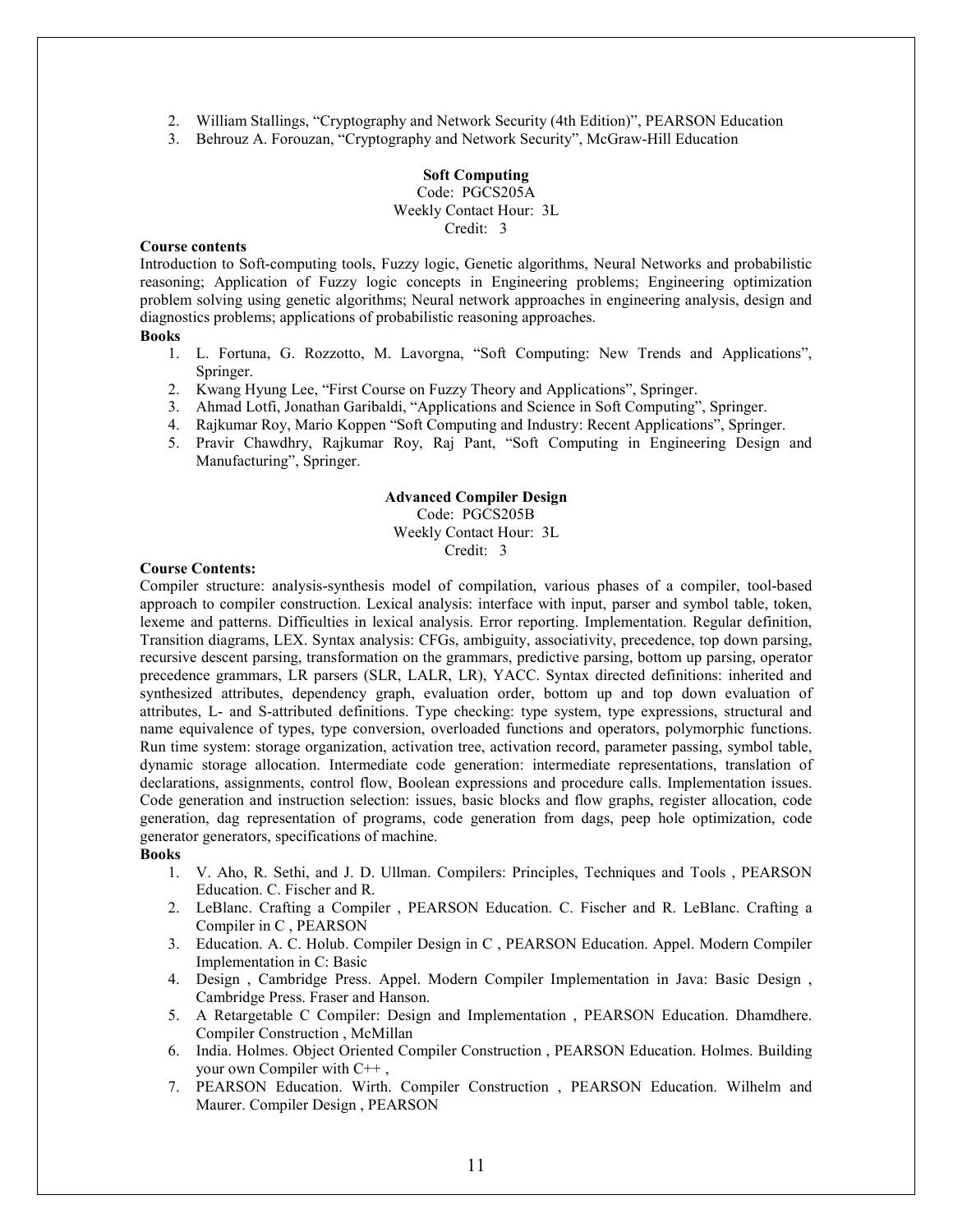8. Education.

### Artificial Intelligence Code: PGCS205C Weekly Contact Hour: 3L Credit: 3

### Course Contents

Knowledge Representation: The First Order Predicate Logic, Production Systems, Semantic Nets, Frames and Scripts Formalisms. Resolution in Predicate Logic, Unification, Strategies for Resolution by Refutation. Knowledge Acquisition and learning: Learning from examples and analogy, Rote learning, Neural Learning, Integrated Approach. Planning and Robotics: STRIPS, ABSTRIPS, NOAH and MOLGEN planners, preliminary ideas of distributed and real time planning, Subsumption architecture based planning. Expert Systems: fundamental blocks, case studies in various domains, concept of shells, connectionist expert systems. Introduction to Natural Language Understanding: problems of ambiguity, ellipsis and polysemy, lexicalization and parsing, Transition and Augmented Transition networks, Natural Language Interfaces. Introduction to Computer Vision: Edge detection, Point Correspondence and Stereopsis, Surface directions. Basics of Neural Networks: Perceptions, Feed forward nets Back propagation algorithm, preliminary understanding of unsupervised learning.

#### Books

- 1. E. Charniak, et.al., Introduction to Artificial Intelligence, PEARSON Education. P. H. Winston, Artificial Intelligence, PEARSON
- 2. Education. E. Rich and K. Knight, Artificial Intelligence, PEARSON Education. R. Honavar and E. Uhr, Artificial Intelligence and
- 3. Neural Networks, Academic Press, 1992. F. Hayes Roth et.al., Building Expert Systems, PEARSON Education. P. R. Cohen,et.al.,
- 4. The Handbook of Artificial Intelligence, Vol.1,2 and 3, Kaufman Inc.,1982. B. K. P. Horn, Robot Vision, MIT Press, 1985. J.
- 5. Carbonell, Machine Learning paradigms and Methods, MIT Press, 1990. Journals- Artificial Intelligence, AI Magazine, IEEE
- 6. Expert, Machine Learning, Computer Vision Image Processing and Graphics, IEEE Transactions on Neural Networks.

### VLSI Design Code: PGCS205D Weekly Contact Hour: 3L Credit: 3

#### Course Contents

Introduction to VLSI systems: A brief history, MOS Transistors, CMOS Logic, CMOS fabrication and lay out , VLSI design flow , fabrication, packaging and testing) Review of digital systems : Different gates, flip flops, combinatorial and sequential logic circuits MOS transistor theory: Introduction , Ideal I-V characteristics , C\_V characteristics , nonideal I-V effects, DC transfer characteristics , Switch level RC delay Models. CMOS logic and fabrication: CMOS technologies, Lay out design rules, CMOS Process enhancement, Technology related CAD issues, manufacturing issues Circuit characterization and performance estimation: Delay estimation, Logical effort and transistor sizing, power dissipation, Interconnect, Design Margin Reliability, scaling Simulation: A SPICE tutorial, Device models, Device characterization, Circuit characterization Analog Circuits: MOS Signal model, Common source Amplifier, the CMOS inverter as an Amplifier, Current Mirrors, Differential pairs, Simple CMOS OP-AMP, Digital – Analog converters, Analog to Digital Converters. Digital system Design: Combinational and sequential circuit design, Static and dynamic CMOS gates, Memory system design, Data path Design, Design of 8/16 bit RISC CPU. Design methodology and EDA tools: HDL (Verilog / VHDL), Behavioral level, RTL level, logic level modeling. Familiarity with different EDA tools like cadence, Mentor Graphics etc. Lay out & place and routing. Testing and Verification: Introduction to logic verification and manufacturing tests, testers, test Fixtures and Test programs, Logic Verification Principles, Silicon Debug principles, Manufacturing test principles, Design for testability, Boundary scan and JTAG. Books:

- 1. C. Mead & L. Conway; "Introduction to VLSI Systems", PEARSON Education.
- 2. N. Weste, K.Eshraghian, "Principles of CMOS VLSI Design, a systems perspective", PEARSON Education.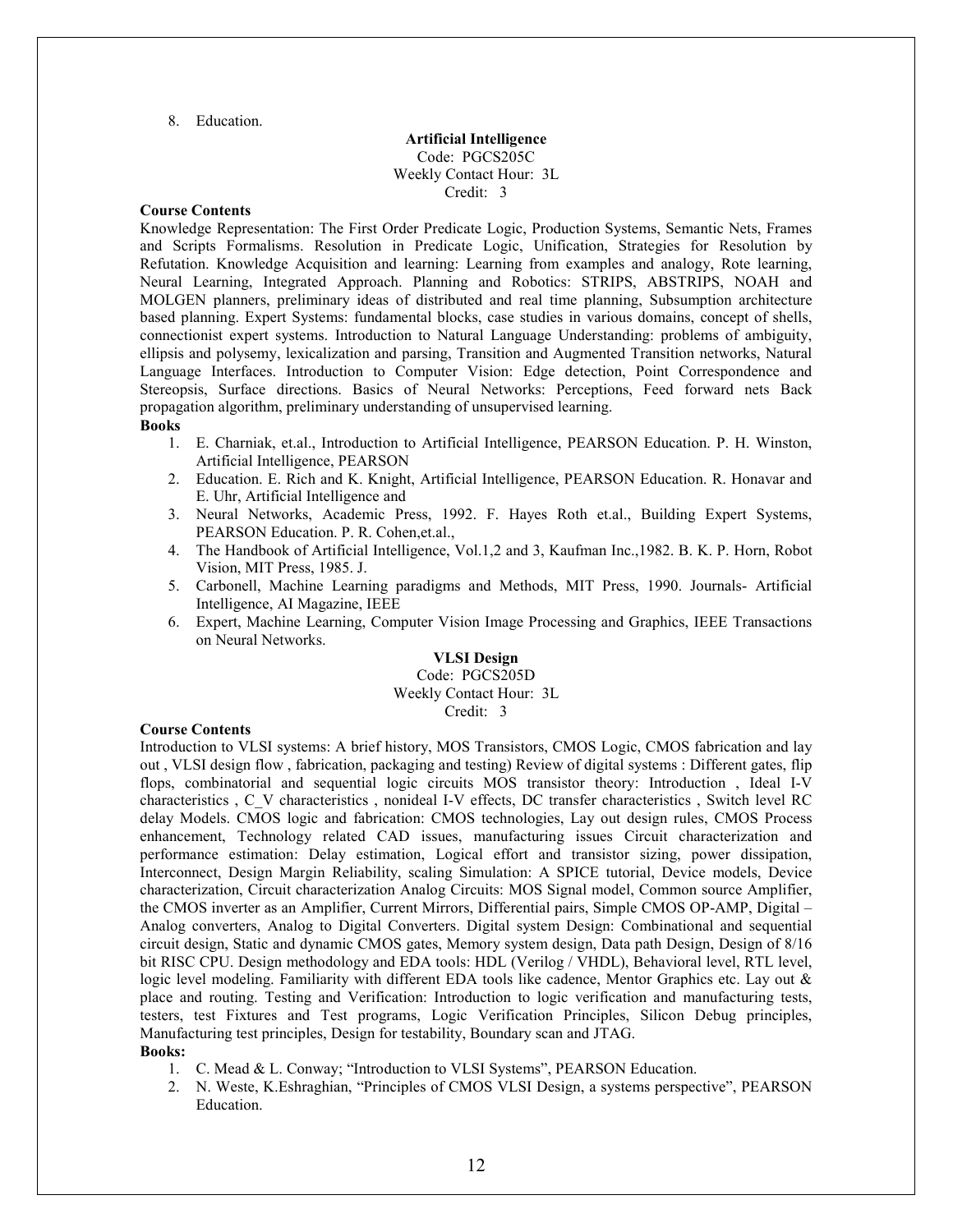3. S.Y. Kung, "VLSI array processors", PEARSON Education Pattern Recognition Code: PGCS205E Weekly Contact Hour: 3L Credit: 3

### Course Contents

Introduction to pattern recognition and applications to OCR, speech recognition, fingerprints, signatures etc. Commercial importance of applications. Introduction to Statistical, Neural and Structural Approaches. Statistical Pattern Recognition: Patterns and classification, discriminant functions, Bayes decision rule, nearest neighbour rule, probability of error. Linear discriminant functions: Perceptrons and training, LMSE approaches. Unsupervised learning and clustering. Feature extraction. Neural Approach: Introduction to artificial neural networks, feed forward networks, delta rule and back propagation, Hopfield networks and unsupervised learning, Adaptive resonance architectures, related techniques. Pattern associators and content addressable memories, hardware realizations. Syntactic pattern recognition: Formal languages and grammars Pattern grammars and higher dimensional grammars, Parsing, automata realizations, stochastic grammars, Grammatical Inference, computational learning theory, Valiant's framework.

#### Books

- 1. R. J. Schalkoff, Pattern Recognition: Statistical, Structural and Neural Approaches, Wiley, 1992. R. O. Duda and P. E. Hart, Pattern
- 2. Classification and Scene Analysis, Wiley, New York, 1973. L. Miclet, Structural Methods in Pattern Recognition North Oxford
- 3. Academic, London, 1986.

### Machine Learning Code: PGCS205F Weekly Contact Hour: 3L Credit: 3

#### Course Contents

Prediction as regression and classification, Bias-variance tradeoff Non-parametric approaches, Max-margin and support vector machines Basics of PAC learning, Model averaging and ensembles Unsupervised learning, Time series analysis and prediction Sequential models, hidden markov models, Semi supervised learning, Graphical models.

### Books

- 1. T. Mitchell, Machine Learning, McGraw-Hill, 1997. 2. L. Wasserman, All of Statistics, Springer, 2004. 3. T. Hastie, R.
- 2. Tibshirani, and J. Friedman, The Elements of Statistical Learning, Springer, 2003. 4. J. Whittaker, Graphical models in Applied
- 3. Multivariate Statistics, Wiley, 1990. 5. W. Feller, An Introduction to Probability Theory and its Applications, Wiley, 1968. 6. D.
- 4. Hand, H. Mannilla and P. Smyth, Principles of Data Mining, MIT Press, 2001.

Natural Language Processing Code: PGCS205G Weekly Contact Hour: 3L Credit: 3

#### Course Contents

A computational framework for natural language. A framework such as LFG, GPSG or Panlni in some depth. Partial description of English or an Indian language in the framework, lexicon, algorithms and data structures for implementation of the framework. Introduction to semantics and knowledge representation. Some applications like machine translation, database interface.

#### **Books**

- 1. Akshar Bharati, Vineet Chaitanya, and Rajeev Sangal. NLP: A Paninian Perspective , Prentice Hall, New Delhi, 1994. T.
- 2. Winograd. Language as a Cognitive Process, PEARSON Education.

### Information System Audit

Code: PGCS205H Weekly Contact Hour: 3L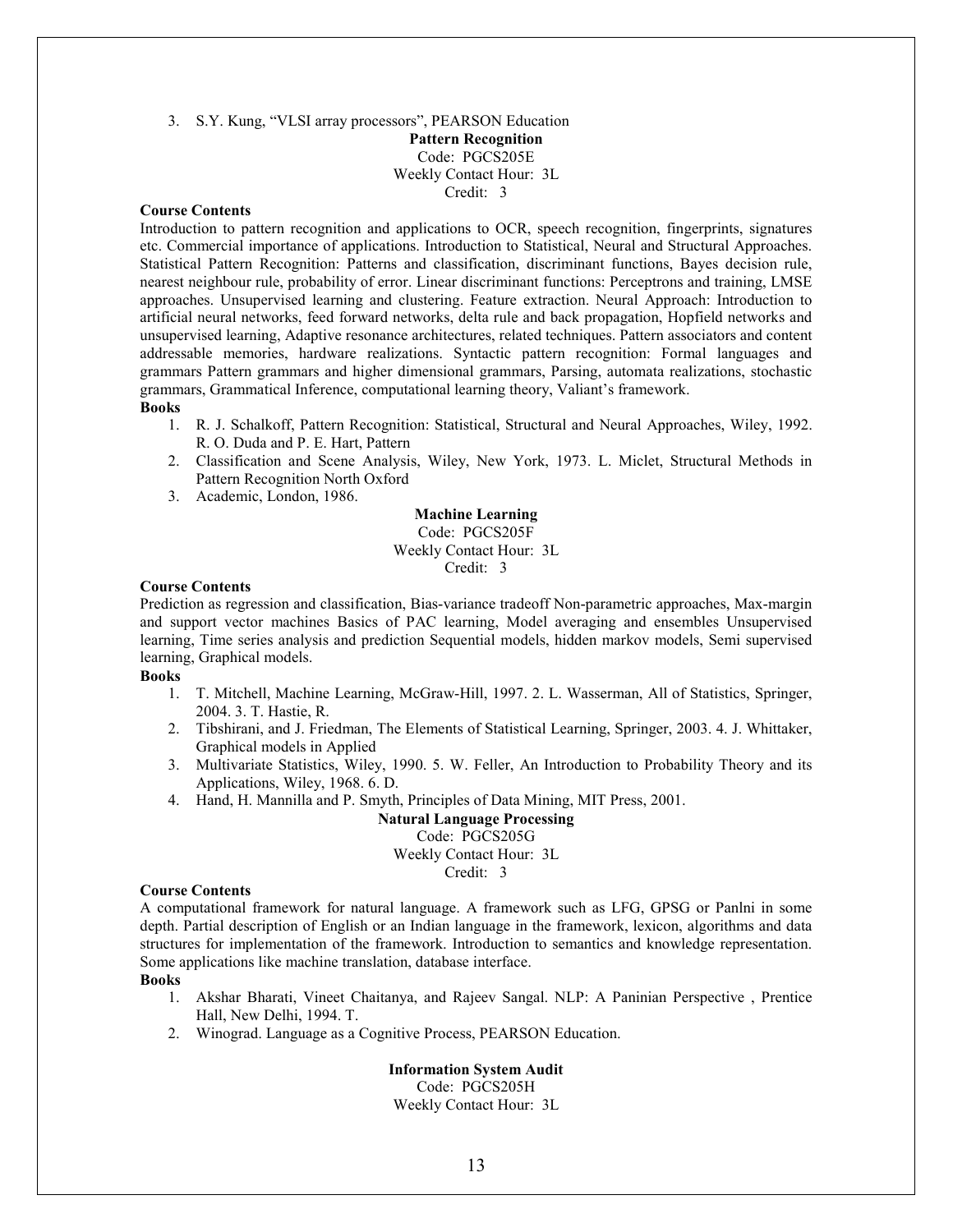### Credit: 3

### Course contents

Introduction, The Information Systems (IS) Audit Process, Management, Planning, and Organization of IS, Technical Infrastructure and Operational Practices and Infrastructure, Protection of Information Assets, Disaster Recovery and Business Continuity, Business Application System Development, Acquisition, Implementation, and Maintenance, Business Process Evaluation and Risk Management. Book

- 1. Ron A. Weber, "Information Systems Control and Audit 1st ed", PEARSON Education
- 2. Jack J. Camplain, "Auditing Information Systems 2nd ed", Wiley
- 3. D. P. Dube, "Information System Audit and Assurance", TATA McGraw-Hill
- 4. Merrill Warkentin, Rayford Vaughn, "Enterprise Information Systems Assurance and System Security: Managerial and Technical
- 5. Issues",
- 6. Richard Cascarino, "Auditor's Guide to Information Systems Auditing", John Wiley & Sons, Inc.
- 7. Leta F. Higgins and Lee A. Campbell, "Guidelines for Establishing an Information Systems Audit Function", Institute of Internal
- 8. Auditors, Inc.

# Practical Papers

### Software Lab

Code: PGCS191 Weekly Contact Hour: 3P Credit: 2

Programs, assignments covering the need of Algorithm Analysis and Design (PGCS102)

#### Network Lab

Code: PGCS192 Weekly Contact Hour: 3P Credit: 2

- IPC (Message queue)
- NIC Installation & Configuration (Windows/Linux)
- Familiarization with
	- o Networking cables (CAT5, UTP)
	- o Connectors (RJ45, T-connector)
	- o Hubs, Switches
- TCP/UDP Socket Programming
- Multicast & Broadcast Sockets
- Implementation of a Prototype Multithreaded Server
- Implementation of
	- o Data Link Layer Flow Control Mechanism (Stop & Wait, Sliding Window)
	- o Data Link Layer Error Detection Mechanism (Cyclic Redundancy Check)
	- o Data Link Layer Error Control Mechanism (Selective Repeat, Go Back N)

### Operating Systems Lab

Code: PGCS193 Weekly Contact Hour: 3P